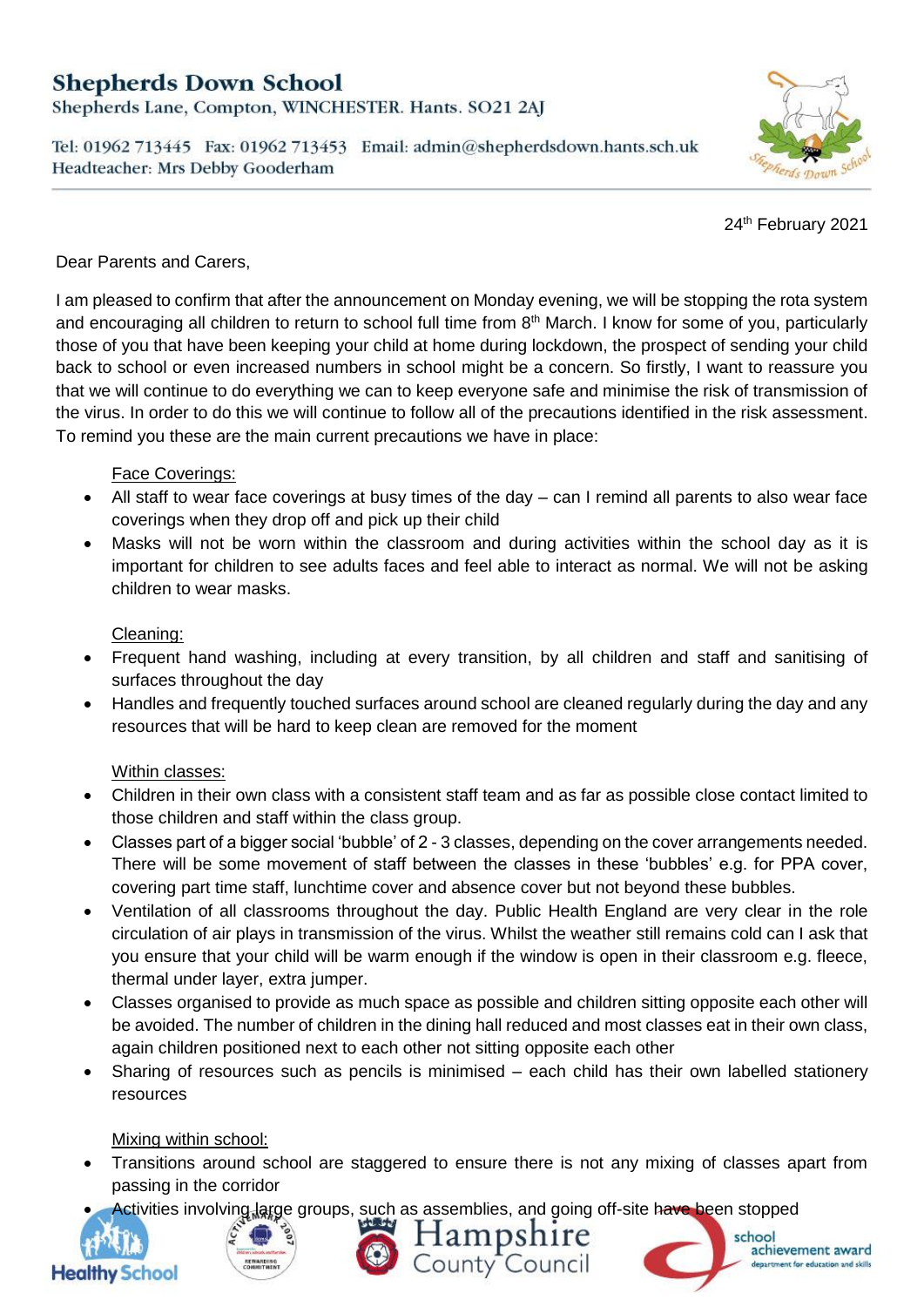- Use of inside communal spaces e.g. soft play, is timetabled to one class at a time and sanitised between each class group
- Playtime rotas are in place so that only 2 'bubbles' will be on the playground at the same time and equipment is wiped down before the next children use it.
- Staggered start and end times please can those parents transporting their own children arrive between 9:10 and 9:20am in the morning and 3:10 and 3:20pm after school.
- Visitors to school limited to those necessary for children's education e.g. therapists

## In the case of symptoms/positive case:

- Any child or staff member with possible symptoms will be immediately isolated, sent home and expected to get a test.
- The child or staff member and their household should remain at home until the outcome of the test. If the test is positive the child/staff member will need to remain at home for at least 10 days after the start of their symptoms, and the rest of their household will also need to isolate for 10 days.
- Public Health will be contacted if there is any suspected case and their advice will be followed this is likely to be the isolation of the rest of the class first and larger 'bubbles' if there is more than one case.
- If a child on the bus was to test positive, then all the children on this bus would also need to isolate for 10 days

### Testing:

 We will also be continuing with our twice weekly Lateral Flow testing for staff, which should detect any asymptomatic cases within the staff. There are no plans for testing for children at the moment.

We would also like to ask for your continued support as we increase the numbers in school, in particular can I ask that you:

- Remain vigilant to any symptoms of coronavirus with your child or anyone in your household and keep your child away from school and seek a test ASAP.
- Keep your child at home if anyone in the household is getting a test, until the result is known
- Keep school informed of any changes in your child or other members of the household health, especially in relation to coronavirus symptoms
- Keep your child at home for 10 days if you are informed by school that one of the adults or children in your child's class or 'bubble' (depending on the advice from public health) has tested positive for COVID 19
- Keep your child at home if they are unwell, even when it not in relation to COVID 19 to limit spread of infections of any kind at this time, especially as we have limited cover options within 'bubbles'
- Ensure that your child is not having close contact with anyone outside of their household/childcare bubble, in accordance with the current government guidance to reduce the risk of transmission
- Arrive between 9:10 9:20pm and 3:10 3:20pm if you are transporting your child to and from school to minimise congestion and observe social distancing whilst waiting and when talking to staff.
- Please do not come into school when picking up or dropping off your child this enables us to limit the visitors within school at this time.
- Wear a mask when you drop off and pick up your child
- Ensure your child has sufficient clothing to keep them warm in a ventilated classroom.
- Model good hand hygiene at home with your child

I want to provide the opportunity for any parents who have concerns about their child returning to school at this time, to discuss these with myself and so I will be in touch over the next few days, to provide the opportunity for this. However, if you would prefer, please discuss your child's return with your child's class teacher when they contact you this week.